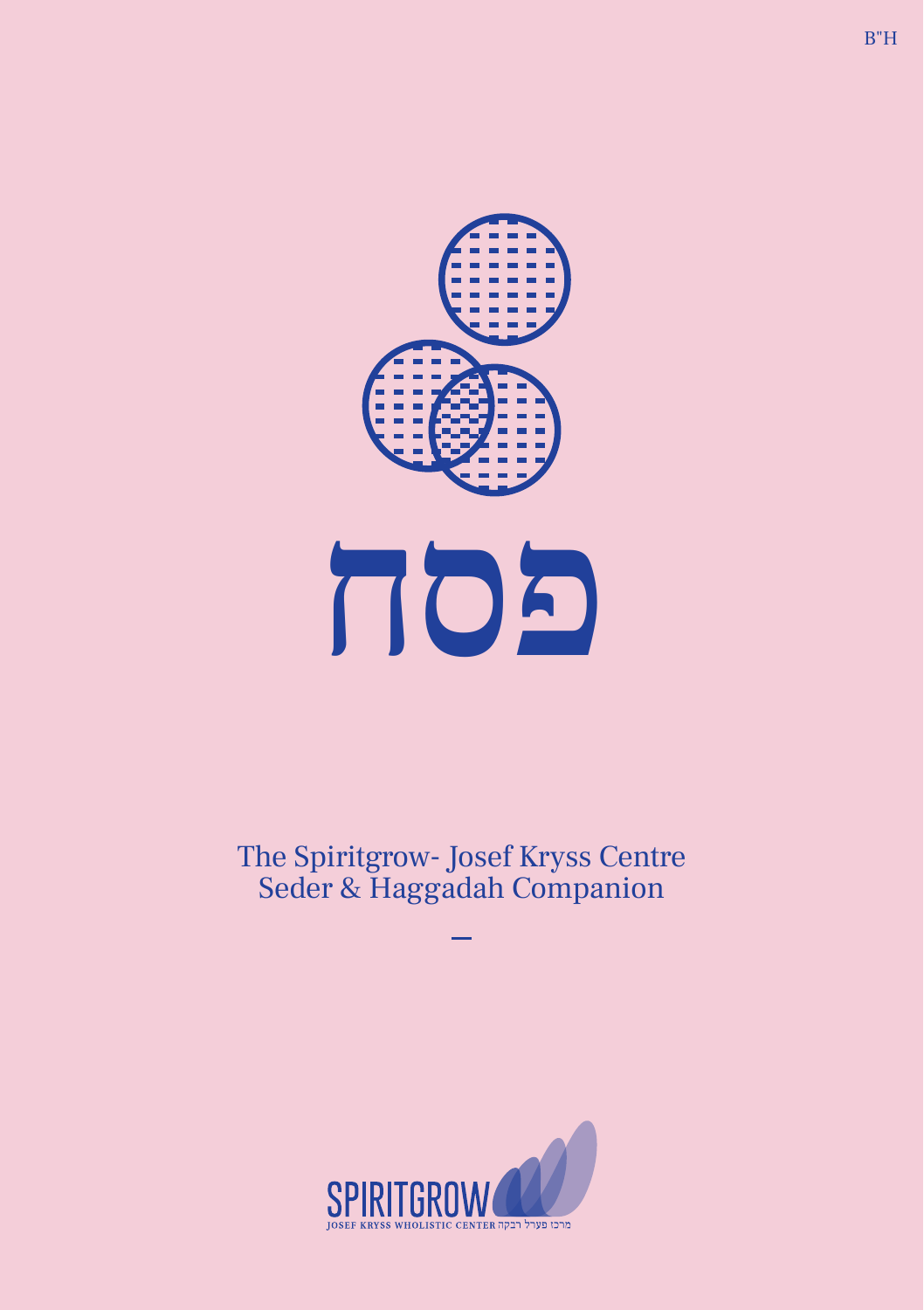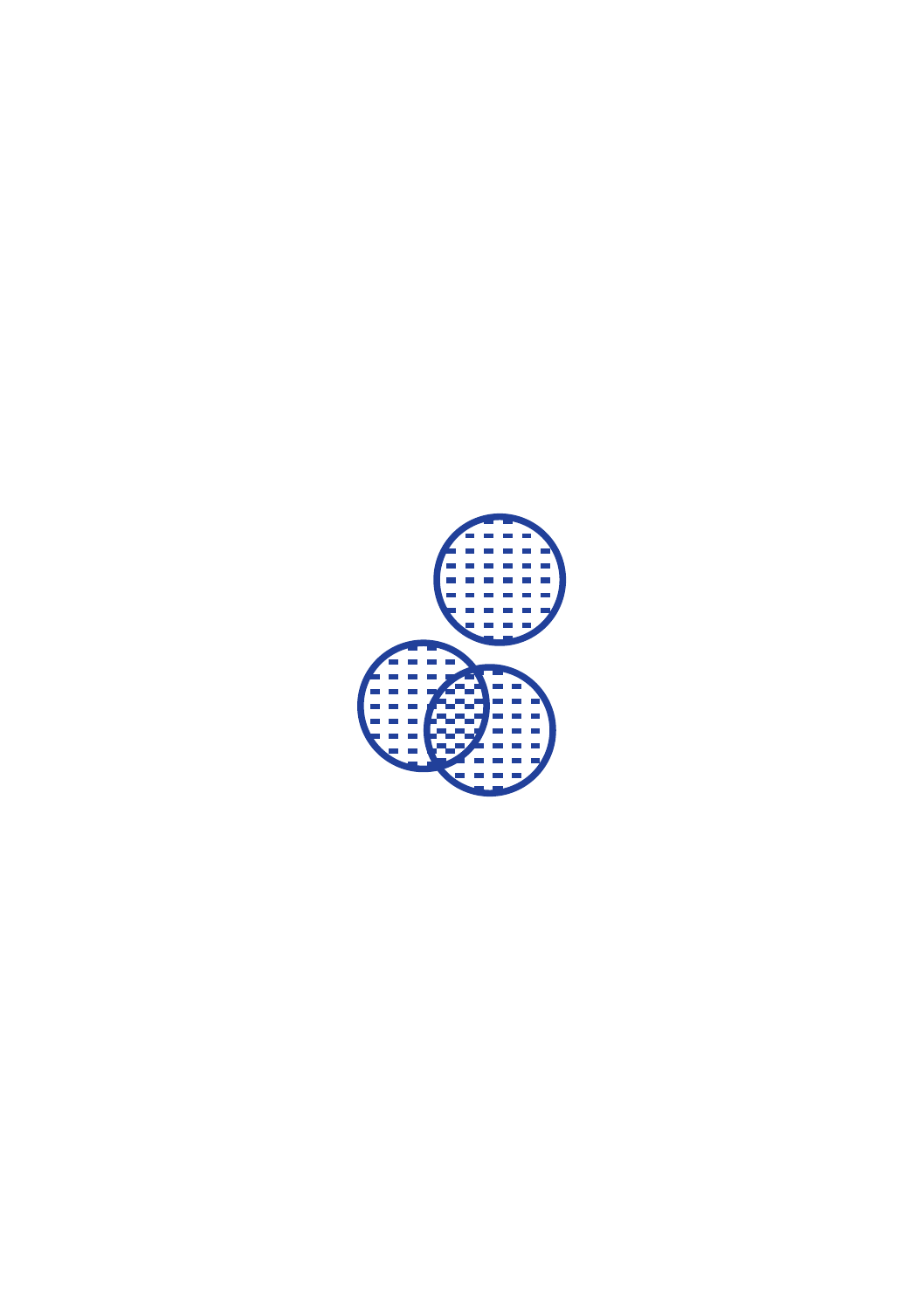

(The Kiddush) "Mankind was placed in the world to reveal spiritual energy within everything"

# À **how to**

1. Each person fills his own cup with wine until it flows over the top. The overfill represents an abundance of blessing beyond what we are capable of containing.

2. While standing, pick up the cup in your right hand (the right represents 'outward flow'), pass to you left (left represents 'restraint') and then lower it into the cupped palm of your right hand.

3. When drinking, lean to the left (symbolic of freedom) and drink the entire cup.

# **COMMENTARY**

There are people who approach the Seder with no advanced spiritual preparation. They may feel they don't belong or feel out of place. Therefore we begin our Seder with the Kiddush, in which we state, "mikadesh Yisrael"- "Hashem makes everyone holy". There is an element of intrinsic sanctity in every individual - the soul. Even though we may not be aware or sensitive towards it, we recognise that every person belongs, is holy and unique.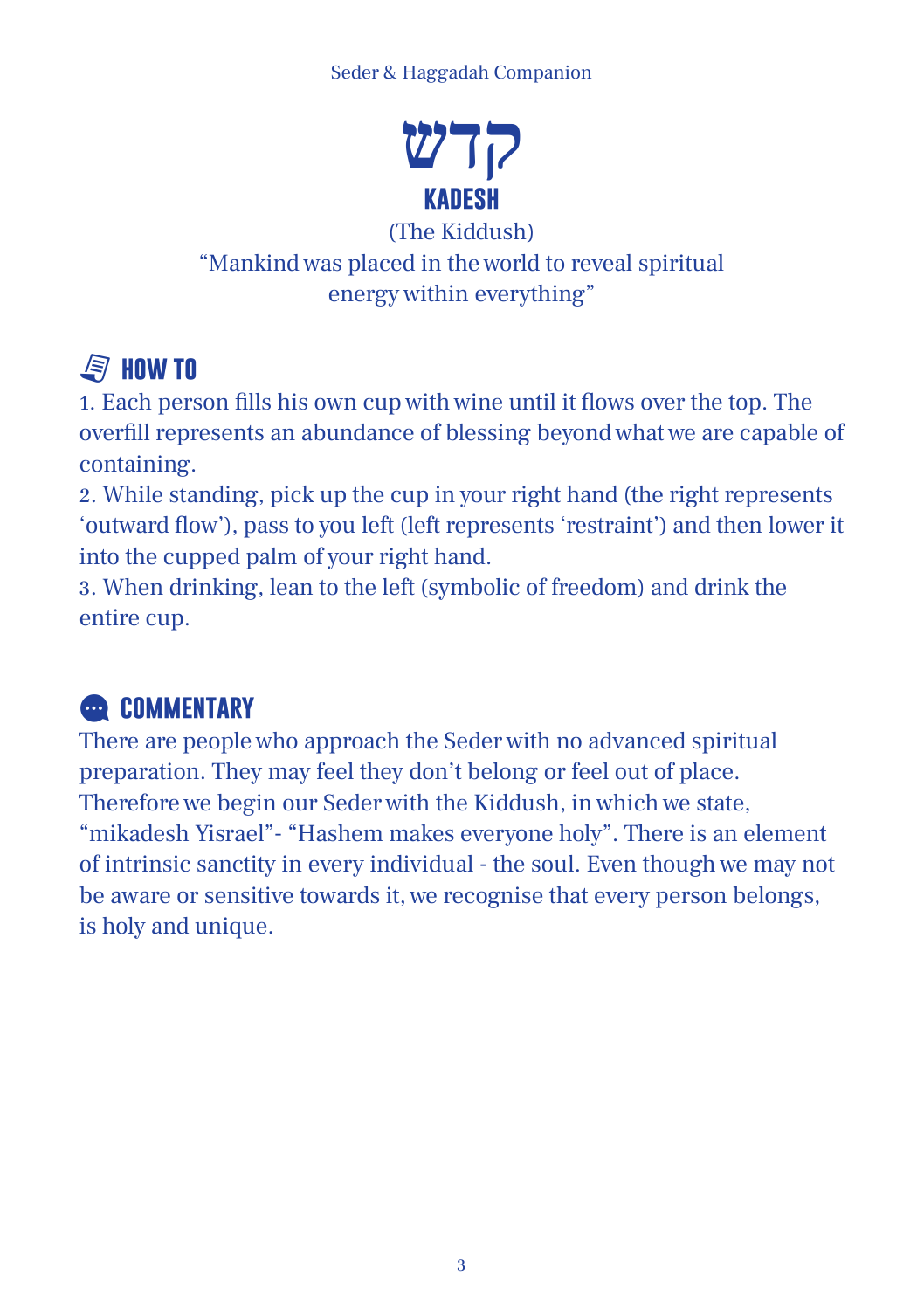# (Washing of the hands) ורחץ **urchatz**

"Without water, nothing lives"

# À **how to**

We now wash our hands without making a blessing.

1. Before washing, check that your hands are clean and dry.

2. Hold the container with your right hand and pass it to your left (see Kadesh for right/left significance).

3. Repeat the following three times (based on Kabbalah):

- Pour plenty of water over your right hand so that the water covers the entire hand up to the wrist.
- **Pass the container into your right hand and pour water three** times over your left hand, exactly as before.
- 4. Rub your hands together and then dry them.

## **COMMENTARY**

Urchatz (meaning 'and wash'), being the only step of the Seder that begins with a conjunctive prefix (and) demonstrates a close relationship between Kadesh and Urchatz. These two correspond to the first two sefirot (energies of creation): Chochmah (conception, macro thinking) and Binah (cognition, analysis, micro). We require both in life; Chochmah has all of the inspiration, yet none of the communication skills. Binah is the process of formulating words and methods of communication. The appreciation of this difference is what creates new ideas.

## **S. MEDITATION/DEEP THOUGHT**

Water is a manifestation of purity and life. It is what sustains all life and contains the energy of cleansing. As you wash your hands, allow the water to completely wash over all sides of your hand and consider the purification process that is taking place - in this moment you are clean and free of any unclean or impure energy.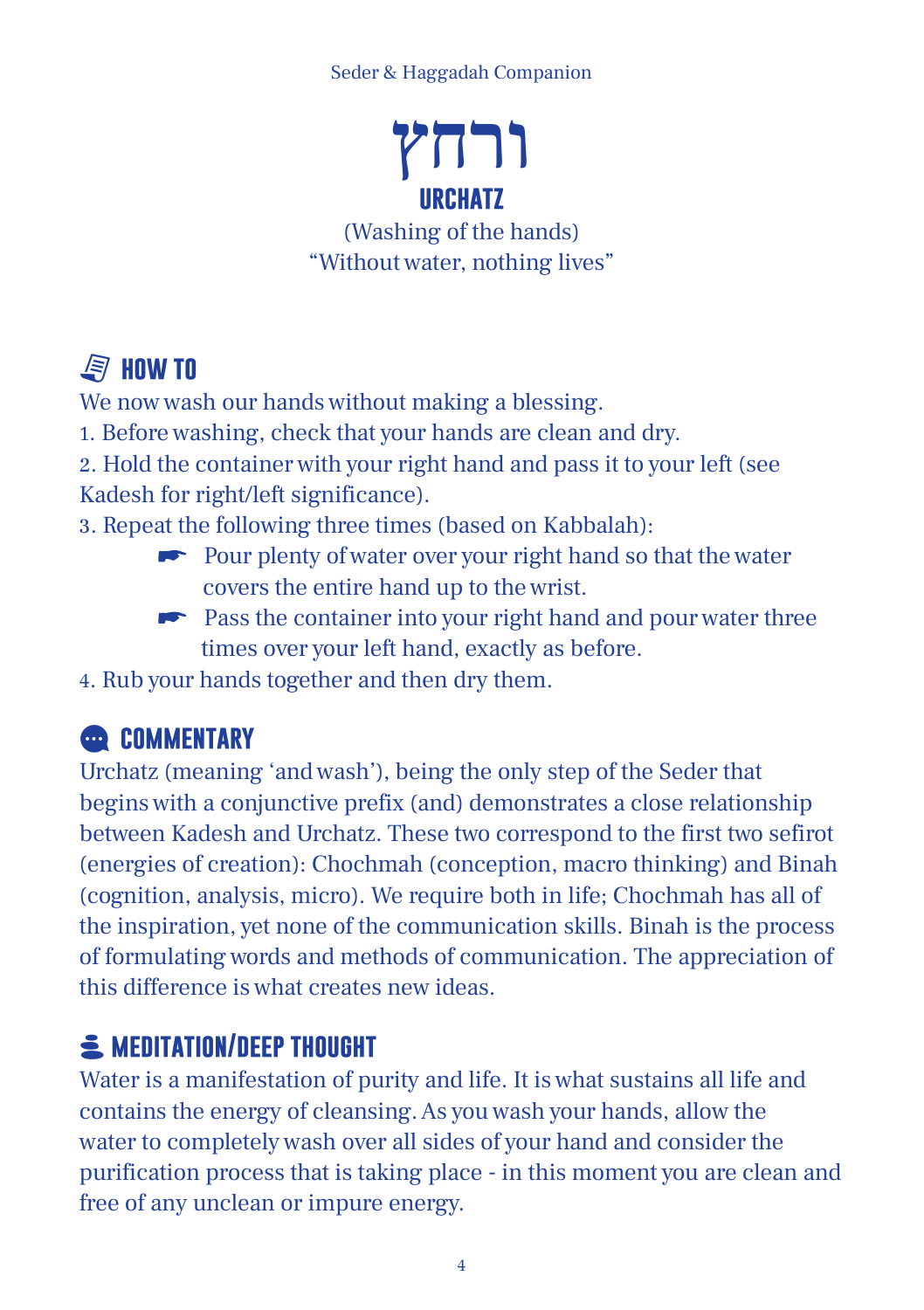

## (Dipping of vegetables) "Every plant has an angel above it telling it, 'grow, grow'…"

# À **how to**

Karpas is traditionally a small piece of potato, onion, parsley or celery. 1. Remove the Karpas vegetable from the Seder plate.

2. Dip a small piece of it into salt water, make the following blessing, and then eat it. Have in mind that this blessing also applies to all the bitter herbs eaten later (do not lean).

#### **bracha** י

בָרוּךְ אַתָּה יְיָ אֱלֹהֵינוּ מֶלֶךְ הָעוֹלָם בּוֹרֵא פְּרִי הָאֲדָמָה Baruch Atah Adonai, Eloheinu Melech ha-olam, borei p'ree ha-adama

# **COMMENTARY**

According to the Kabbalah, dipping is symbolic of ego abnegation. The dipping of food into another flavour is the recognition that without it there is something lacking, that we as individuals are not perfect. Often, dipping food is an expression of culinary expertise, an exercise aimed at enriching the pleasures of life that our lower order self desperately pursues. But tonight, when our souls are awakened, we realise there is something more important than the pursuit of happiness for its own sake.

## **E MEDITATION/DEEP THOUGHT**

Take the small piece of vegetable that has been dipped into salt water and place it in your mouth. Chew it twenty times without swallowing. Notice its texture changes. Flavours. Sensations. Where in your mouth do you taste these flavours? The salty water represents tears, how sensitive are you to the pain of others?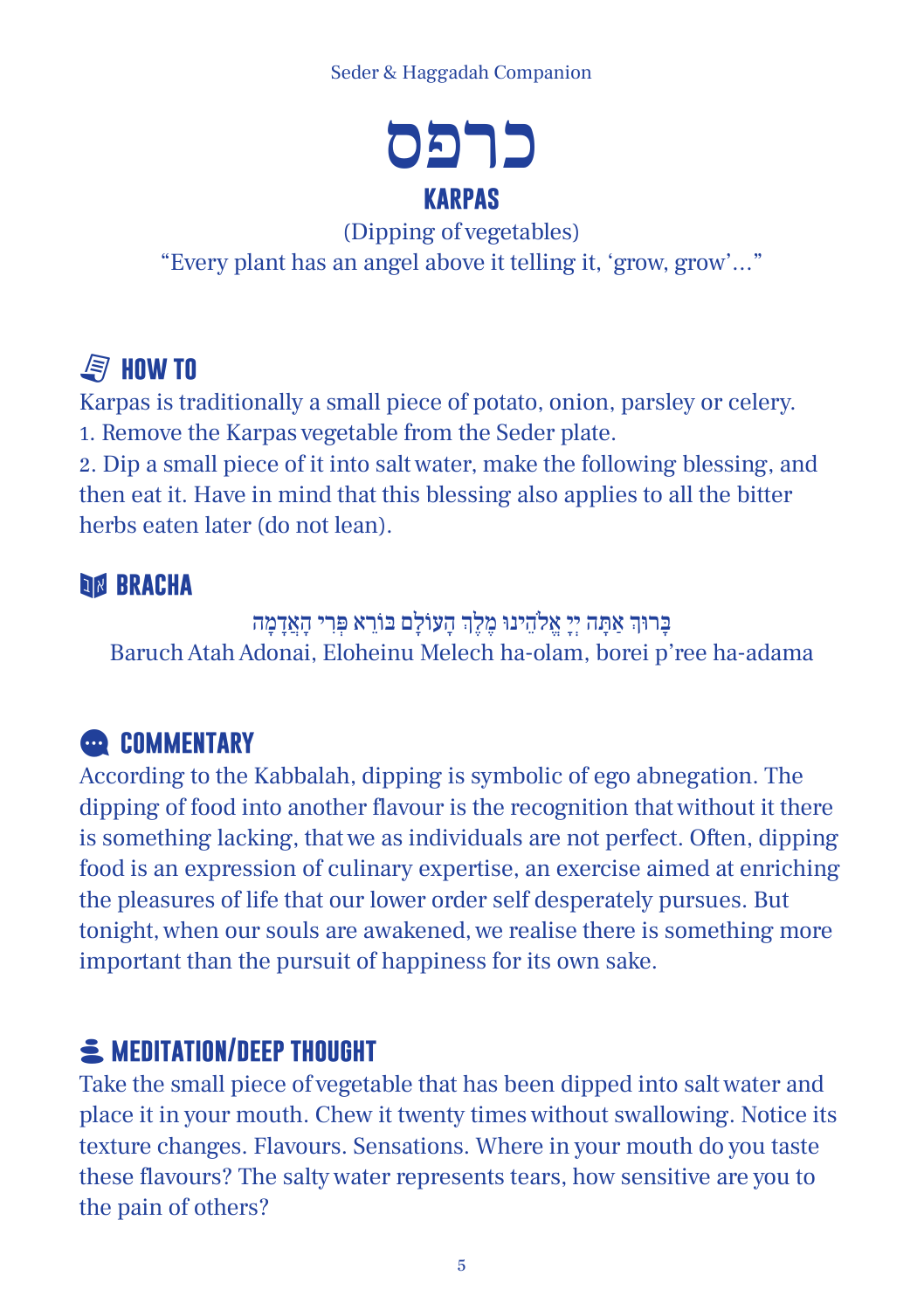# יחץ **yachatz**

(Breaking the middle matza)) "Breaking something could be to reveal an inner treasure"

# $\blacksquare$  **HOW TO**

1. Keeping it inside the cloth, break the middle matzah into two, ensuring one piece is larger than the other.

2. Remove the larger piece (now designated as the Afikoman - dessert), break it into five pieces (symbolising the five levels of the soul), wrap it in a cloth and set it aside (according to the Kabbalah: between the cushions of your seat).

# **COMMENTARY**

Matzah has dual symbolism; on the one hand it is the bread of affliction, and on the other hand it is the bread of liberation. Matzah can portray both the subservience and the lowliness of enslavement, and yet also the hope of a brighter future. This second aspect of matzah emanates from the fact that the Israelites left Egypt with the dough unbaked, following Moshe into the barren desert solely on the basis of their belief in G-d. We break the middle matzah and conceal the larger portion to symbolise that even when we don't see an end to challenges in life, we nonetheless know that it will lead to something great and that our troubles will be resolved. We can live with a measure of serenity from the knowledge that the end will be good.

# **E MEDITATION/DEEP THOUGHT**

As you break the matzah in half, think about your ego. How does it manifest itself? In what way do you challenge it and break its hold over your higher consciousness and your behavior?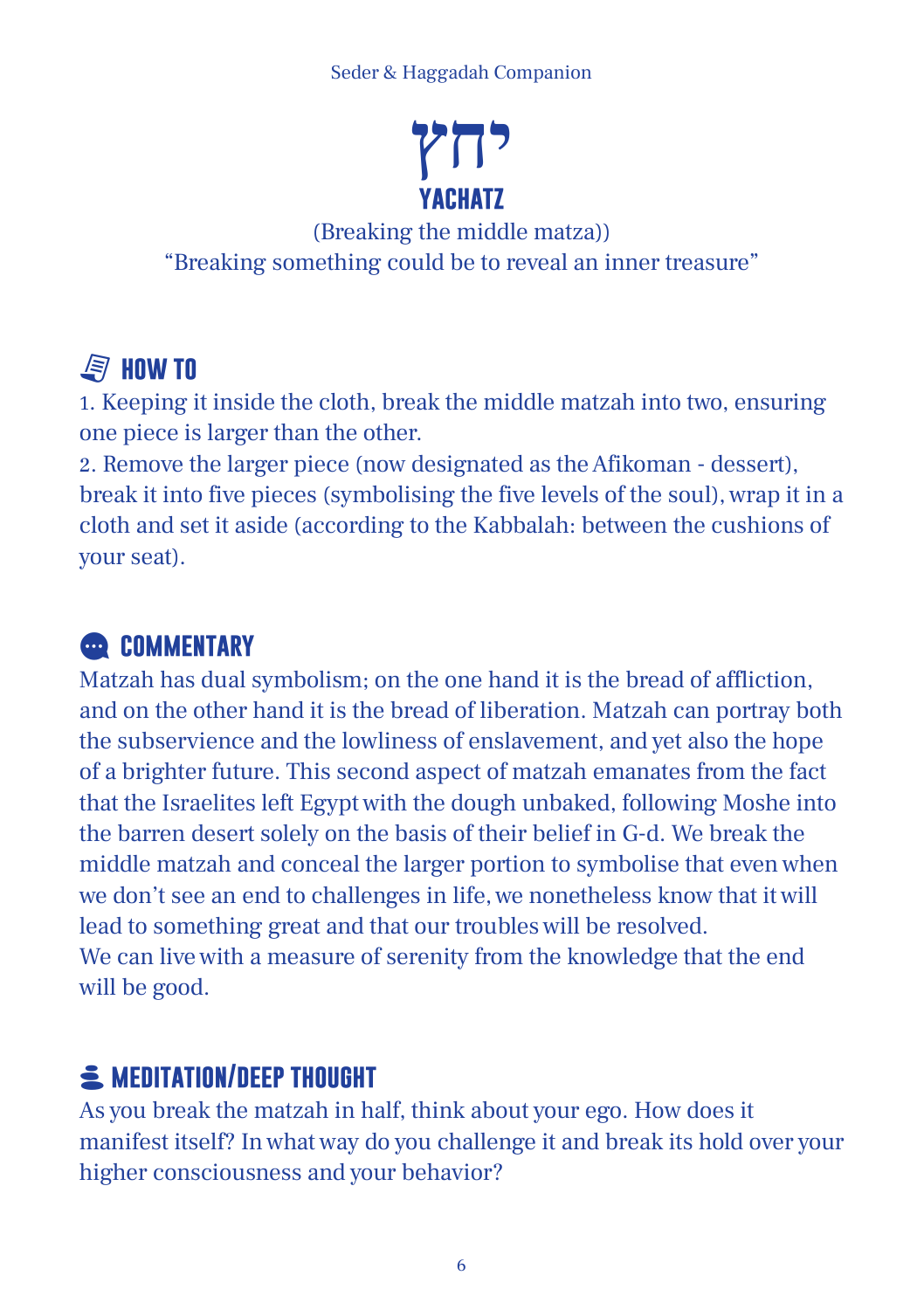# מגיד **maggid**

(The telling of the story) "Every generation should imagine itself as having left Egypt"

# À **how to**

1. Share, discuss and sing the Haggadah narrative.

## **COMMENTARY**

The narrative of the Haggadah tells us what things were like and what life is like today. By observing our humble beginnings and the highs and lows of our people as a nation, we can appreciate as individuals that just as the end of the Haggadah is positive and happy so will our future be positive and happy. Just as we survived as a people, our survival depends on us maintaining our connection with each other.

# **E MEDITATION/DEEP THOUGHT**

Before Maggid begins, take a moment to think about your connection with your parents, and your parents' connection with their parents, and their connection with their parents, and so on. Consider the fact that you are not telling over a story but rather sharing your story. How does this make you feel?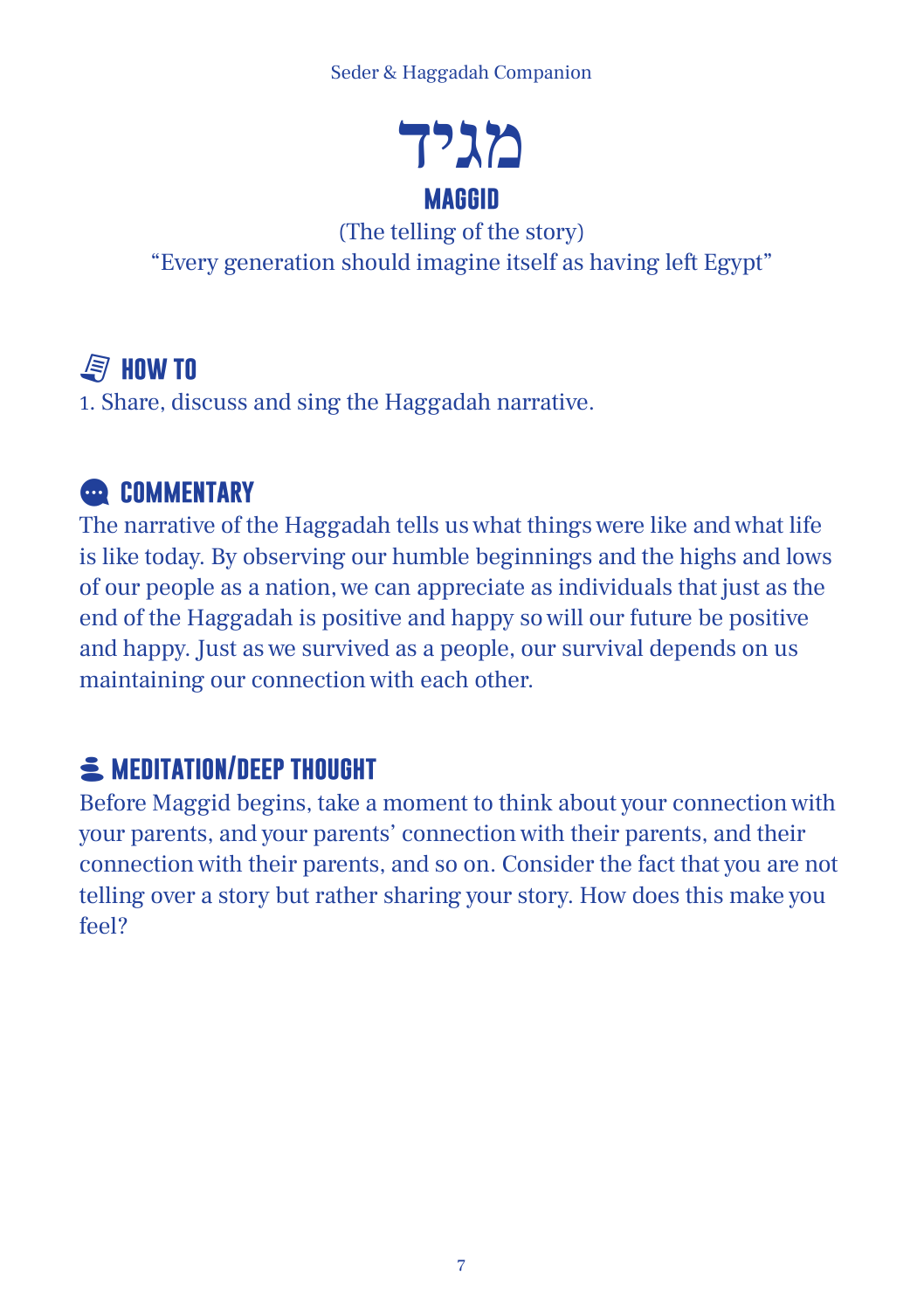# מגיד **maggid bonus**

(Hei Lachma Anya) "This is the bread of affliction"

# **A HOW TO**

1. The broken matzah is lifted for all to see and the participants begin the recitation of the Haggadah.

# **COMMENTARY**

In this paragraph we say 'whoever is hungry let them come and eat'. But we do this without opening the door - seemingly this is a meaningless gesture of kindness. Reb Zeev Wolf of Strikov answers: 'whoever is hungry' has a non-physical aspect. On the evening of the Seder, the channels to high spiritual blessing and mastery lie open. Not only can they be accessed, but we are invited to draw them down and receive them in abundance whoever is hungry let him come. But there is a single prior condition: we must open ourselves to the experience.

# ẁ **anecdote**

Primo Levi was a survivor of Auschwitz. According to Levi, the worst time of all was when the Nazis left in January 1945, fearing the Russian advance. All prisoners who could walk were taken on the brutal 'death march'. The only people left in the camp were those who were too ill to move. For ten days they were left alone with only scraps of food. Levi describes how he worked to cover the broken windows, light a fire and bring some warmth to his fellow prisoners, many of them dying. He writes, 'when the stove began to spread its heat, something seemed to relax in everyone, and at that moment another survivor proposed to the others that each of them offer a slice of bread to us three who had been working. And so it was agreed. Only a day before a similar event would have been inconceivable. The law of the Lager (camp) said: "eat your own bread, and if you can, that of your neighbor," leaving no room for gratitude. This act really meant that the law of Lager was dead. He continues, 'It was the first human gesture that occurred among us. I believe that that moment can be dated as the beginning of the change by which we who had not died slowly changed from prisoners to men again.' Sharing food is the first act through which slaves become free human beings. One who fears tomorrow does not offer his bread to others. But one who is willing to divide his food with a stranger has already shown himself capable of fellowship and faith, the two things from which hope is borne. That is why we begin Maggid by inviting others to join us. Bread shared is no longer the bread of affliction. Reaching out to others, giving help to the needy and companionship to those who are alone, brings freedom into the world, and with freedom, G-d.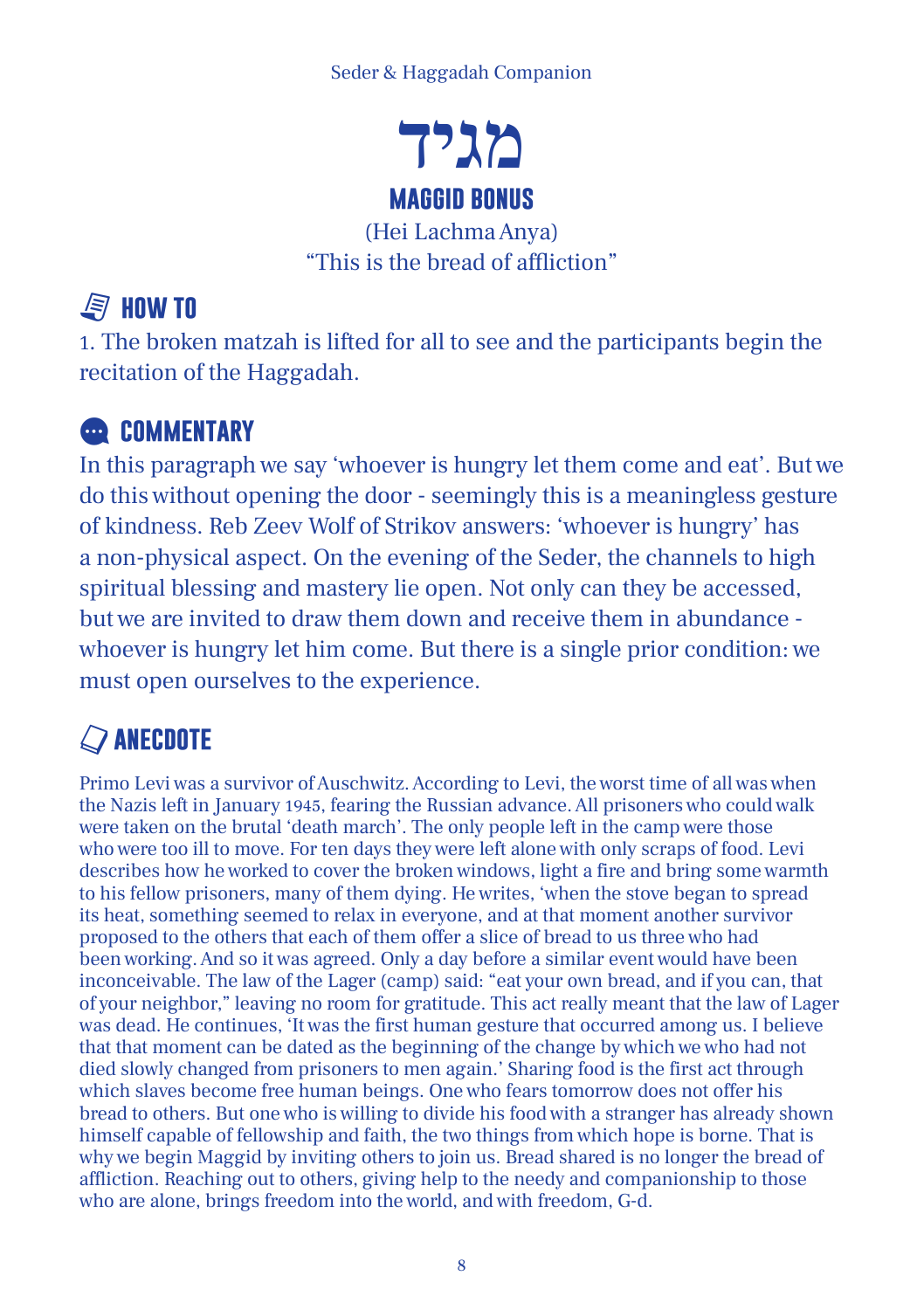

"If enough is not enough, you will never have enough"

# **COMMENTARY**

The Previous Lubavitcher Rebbe, Rabbi Yosef Yitzchak Schneerson, regularly interrupted the recital of the Haggadah at his Seder to enlighten listeners with Chassidic commentary. When it came to this passage, however, he made a point of not stopping, nor offering insights. To explain: It is natural for a person, at some point, to say, "Dayeinu! (Enough!) This is enough for me! I've come a long way. I've overcome so many hurdles, both psychological and circumstantial, to reach where I am today. Therefore I'm reluctant to dedicate myself to a higher level of observance or spiritual growth."

There is an element of truth to this argument, because after all, every person has his or her natural limit. After any growth spurt it's normal to feel: dayeinu, this is enough for me. But if it's true that you really don't want any more and you simply can't take any more, the Ba'al Shem Tov teaches you otherwise; that if you dig deeper into your soul you will find the courage and the desire to progress further. So by not interrupting this passage, the Previous Rebbe was effectively saying to us: when you feel like saying dayeinu, don't stop. You can dedicate yourself to higher standards, even when you already feel happy with your lot, because The Creator planted in your soul a deep-rooted, insatiable desire for more.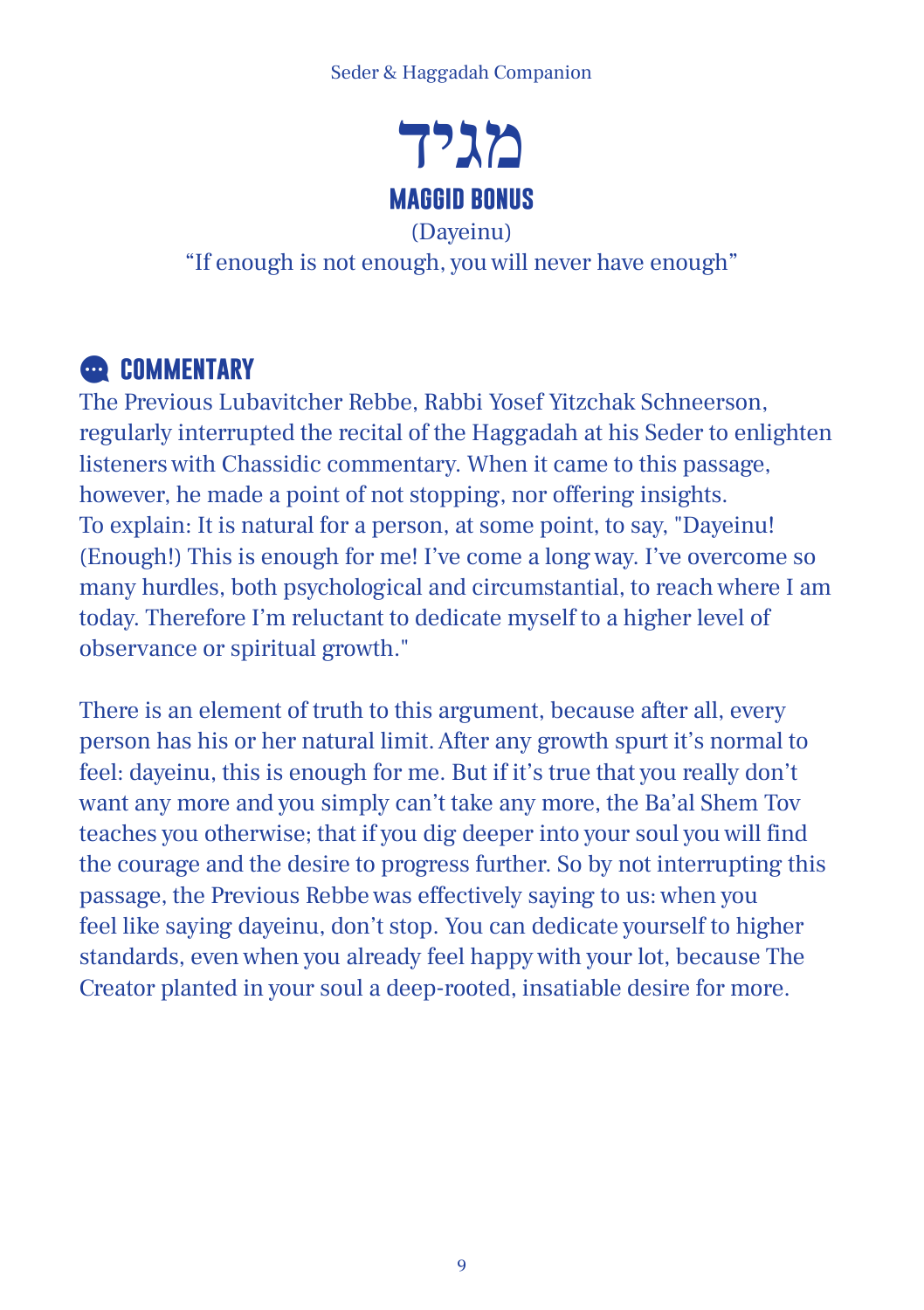

#### (Pesach Matzah Marror)

"Thoughts refine the mind, words the body, actions the world"

À **how to** 1. These three words must be read out loud by all present.

### **bracha** י

#### ּה, וּמָרוֹר פֶּ סַח, מַ צָ Pesach, Matzah uMarror

## **COMMENTARY**

The Passover lamb (Pesach) symbolizes freedom. The bitter herbs (Marror) represent slavery. Matzah combines both. It was the bread the Jewish people ate as slaves, it was also the bread they ate when leaving Egypt as free people. Why do the symbols of freedom precede the bitter herbs of slavery? Surely slavery preceded freedom?

The Chassidic masters answered: only to a free human being does slavery taste bitter. Had the Jewish people forgotten freedom, they would have grown used to slavery. 'The worst exile is to forget that you are in exile'.

## **E MEDITATION/DEEP THOUGHT**

Take sixty seconds to identify the things you have become a slave to in your life. Are you a slave to something that does not carry true meaning? Are you happy in yourself?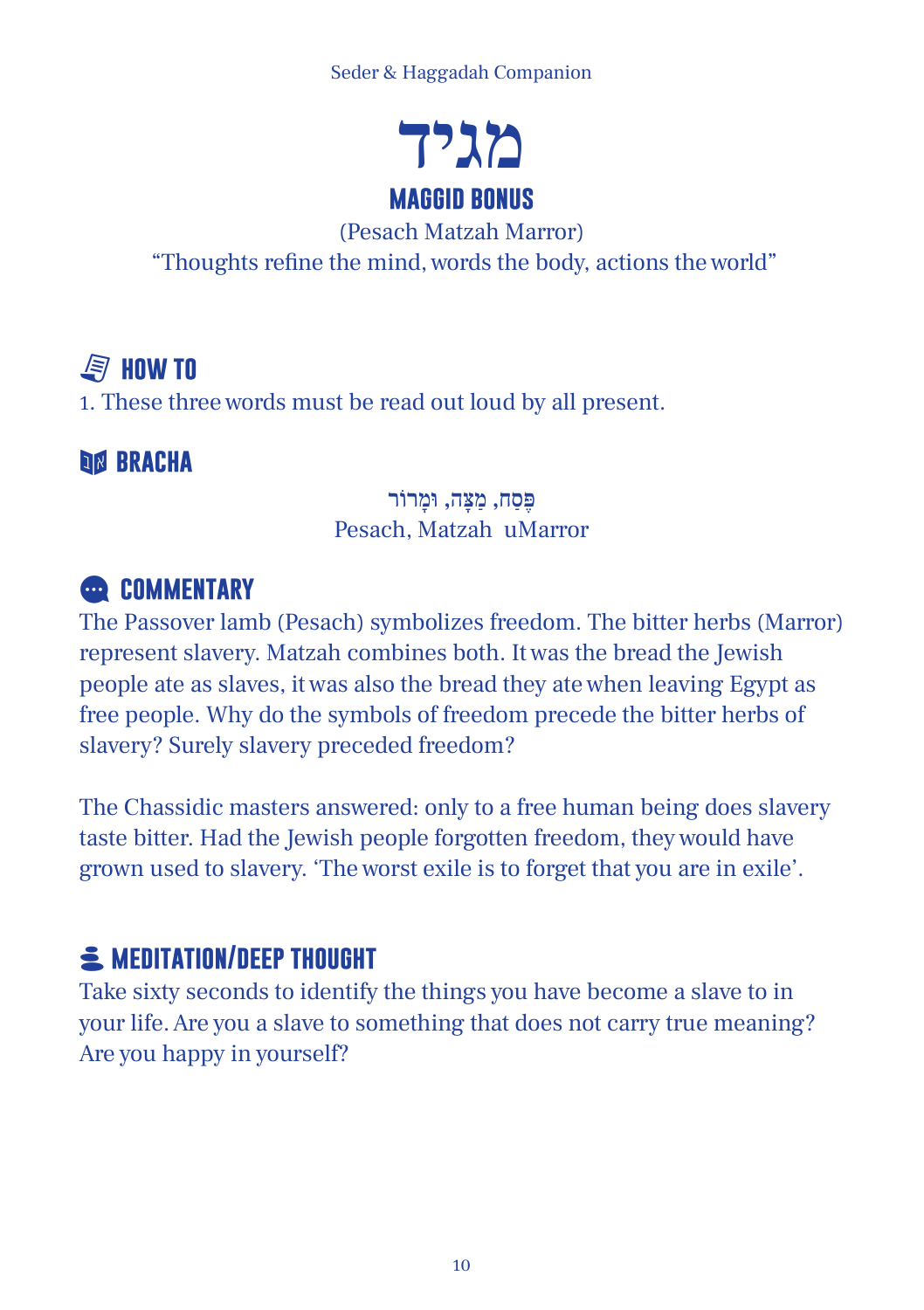

(Bechol Dor Vador - In Every Generation) "There is always a light at the end of the tunnel, if you can't see the light, you haven't reached the end"

# À **how to**

1. After the paragraph "when Israel went out of Egypt" (last paragraph of maggid) we drink the second cup of wine. Recline to the left and drink the entire cup without pausing.

# **COMMENTARY**

In every generation one is obligated to see oneself as though he or she emerged from Egypt. Although we recite the Haggadah and elaborate on all the aspects of our story of Exodus, we have not yet fulfilled our obligation. We need to experience the Exodus personally. This is not as difficult as it sounds. Our imaginations are very creative, as evidenced by how vividly we can dream in our sleep, and how vividly we can daydream when we are awake. Our minds can create three dimensional scenes in rich colour, and we can see ourselves fully participating in these scenarios. By being familiar with the story of the Exodus, we should meditate and create the various scenes in our minds.

## **E MEDITATION/DEEP THOUGHT**

The Seder and its rituals allow us to imagine the story of Exodus - and by doing so we can generate the appropriate emotions that inspire future action. Imagine slavery, redemption, joy and freedom.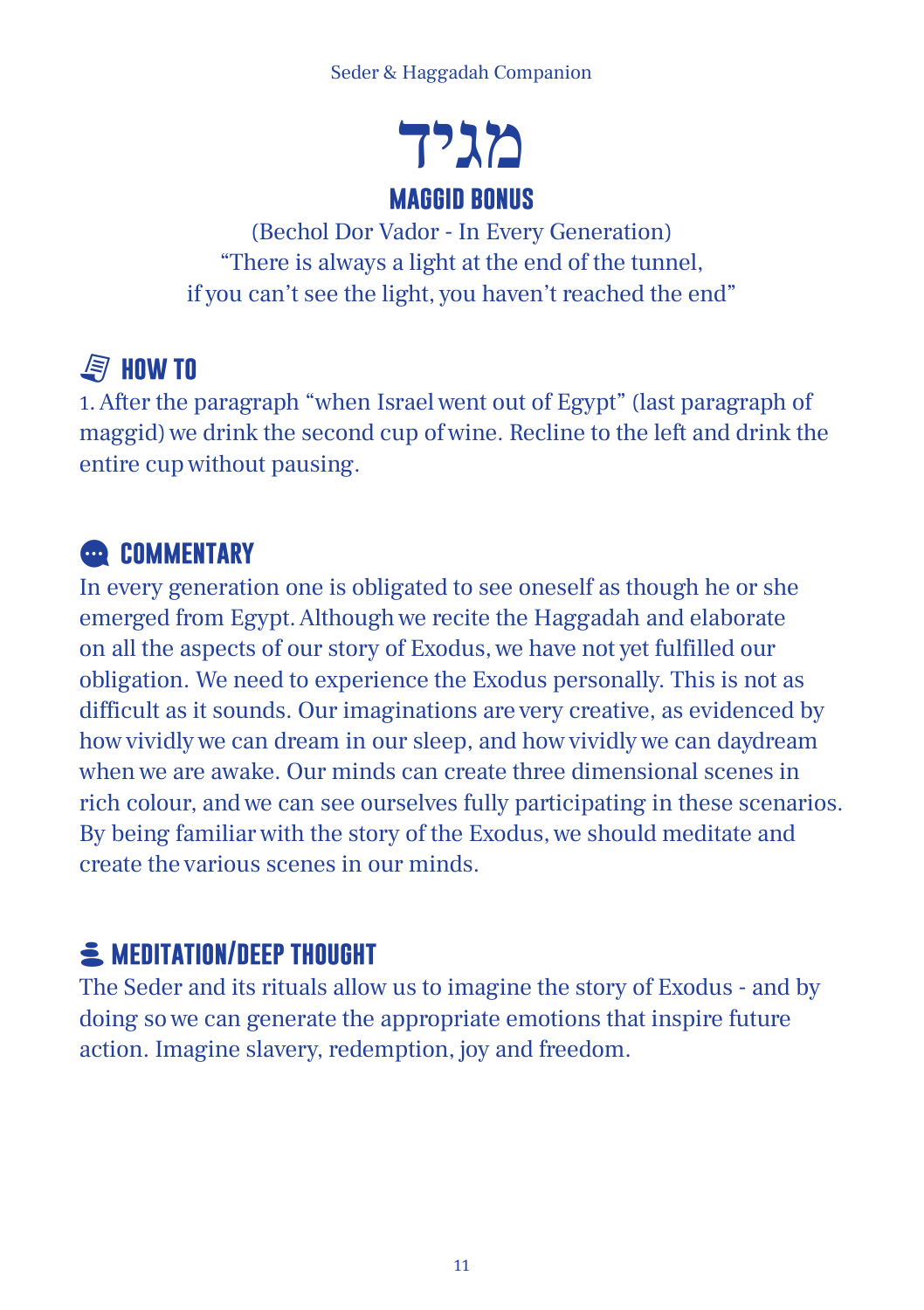# (Washing of Hands) "Man can't live off bread alone" רחצה **rachtza**

# À **how to**

1. For Rachtzah: With a cup, wash the right hand three times, then wash the left hand three times. Rub hands together, dry hands and do not talk.

#### **bracha** י

After washing the hands say:

בְּרוּךְ אַתָּה יְיָ אֱלֹהֵינוּ מֶלֶךְ הָעוֹלָם, אֲשֶׁר קִדְשָׁנוּ בְּמִצְוֹתָיו וְצִוְּנוּ עַל נְטִילַת יָדַיִם Baruch Atah Adonai, Eloheinu Melech ha-olam, asher kid'shanu b'mitzvotav v'tzivanu al n'tilat yadayim

## **COMMENTARY**

The work of our hands alone does not give us bread, but rather, Hashem's blessing. Bread as a staple food throughout history represents the outcome of our hard work. Our work and efforts are the conduit for blessing, that depends entirely on Hashem's flow of blessing. We see smart or hardworking people that don't necessarily have 'bread'. Our success is not dependent on our own talents, but on Divine blessing.

An aspect of the act of washing for bread is about cleansing ourselves of any sense of entitlement, arrogance or complacency. We have bread on the table, but it is the blessing that manifests in this way.

## **E MEDITATION/DEEP THOUGHT**

Water flows from a high place (mountains, clouds) which is pure and unpolluted. It flows down, into our lives, bringing purity, cleanliness and life. It is the symbol of blessing.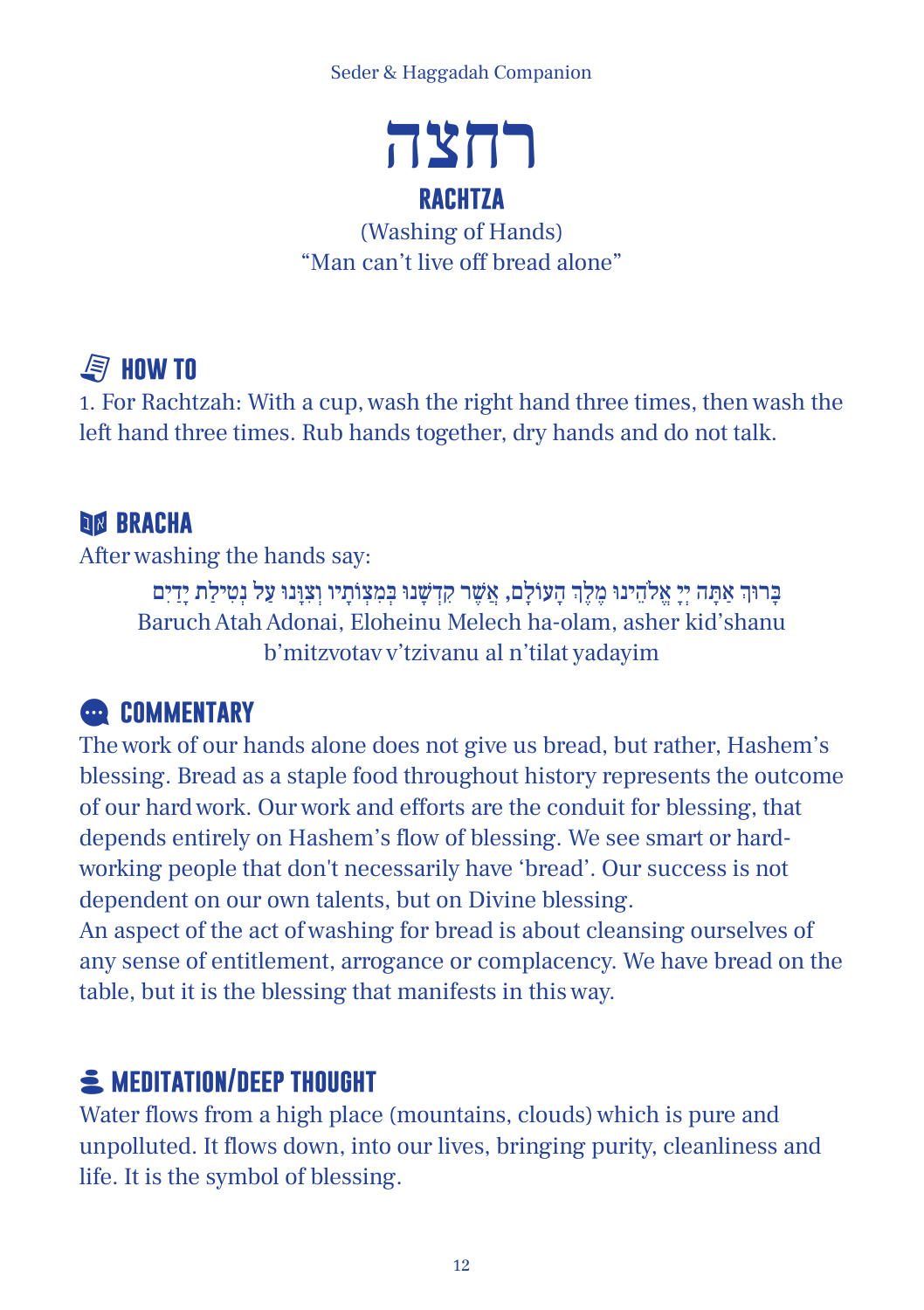

"Every word and blessing creates an energy"

# *<u></u></del></del>* **<b>HOW TO**

1. For Motzi: While keeping them covered, hold the two whole matzos and the broken piece in the middle with both hands and recite the bracha.

#### **bracha** י

כָּרוּךְ אַתָּה יְיָ אֱלֹהֵינוּ מֶלֶךְ הָעולָם, הַמּוצִיא לֶחֶם מִן הָאָרֶץ Baruch Atah Adonai, Eloheinu Melech ha-olam, hamotzi lechem min ha-aretz

## **E MEDITATION/DEEP THOUGHT**

Pause, hold the matzah and allow its representations to fill your mind.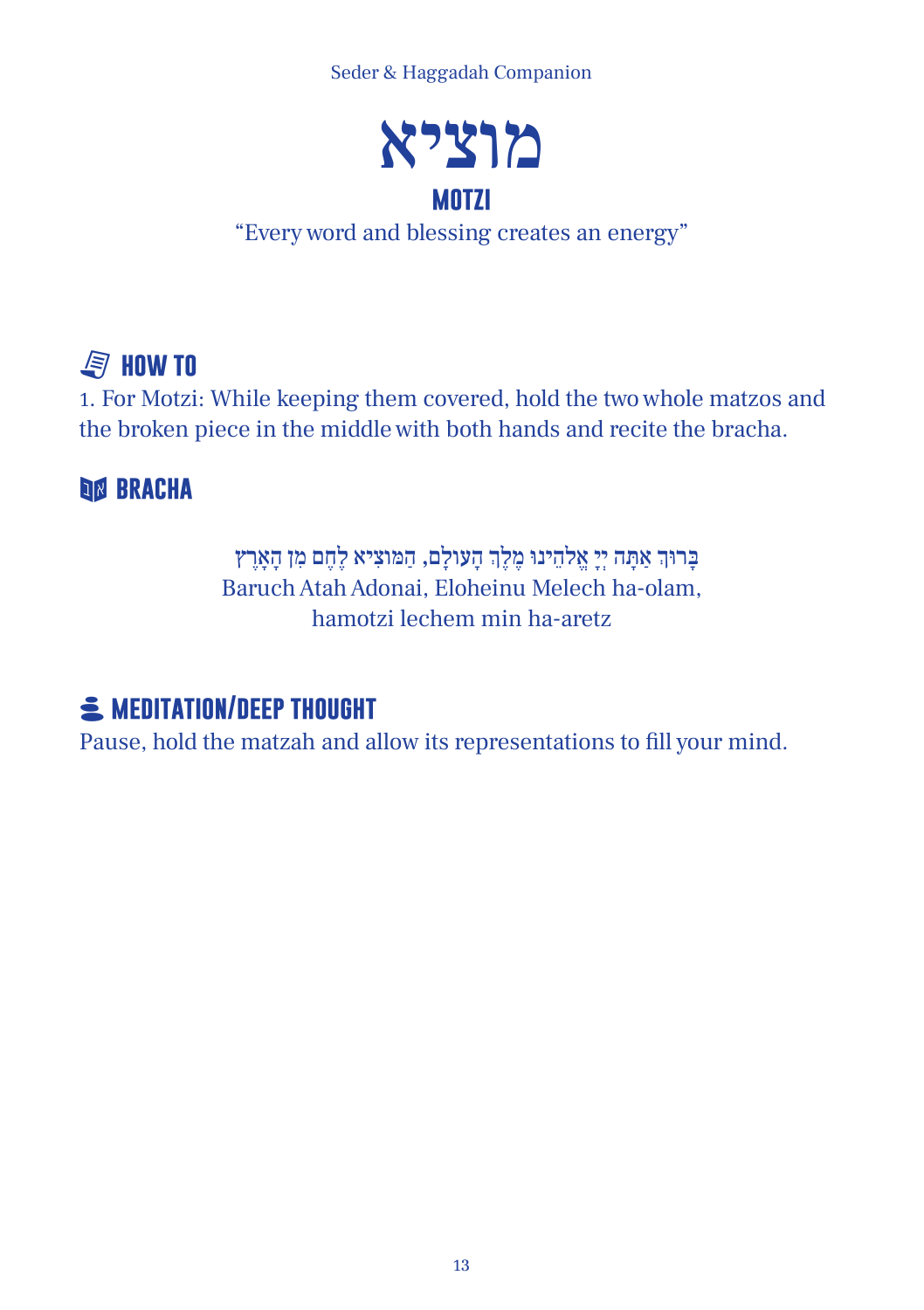

"Matzah is real, everything is filled with hot air"

# À **how to**

1. For Matzah: Let go of the bottom matzah keeping hold of the top two. Say the second bracha having in mind that it also applies to the Korech sandwich and Afikoman later.

2. After the Bracha eat approximately half a matzah

(or the equivalent of the whole matzah in the enrichment kit) within 4-7 minutes whilst reclining to the left.

#### **bracha** י

ּבָרוּךְ אַתָּה יְיָ אֱלֹהֵינוּ מֶלֶךְ הָעוֹלָם, אֲשֶׁר קִדְּשָׁנוּ בְּמִצְוֹתָיו וְצִוָּנוּ עַל אֲכִילַת מַצָּה Baruch Atah Adonai, Eloheinu Melech ha-olam, asher kid'shanu b'mitzvotav v'tzivanu al achilat matzah

## **COMMENTARY**

Matzah symbolises faith. In contrast to leavened bread, matzah is not enriched with oil, honey or any other additive. It consists only of flour and water, and is not allowed to rise. Similarly, the only 'ingredients' for faith are humility and ego abnegation, which come from recognising our minute existence when compared with the infinite energy that is the Creator.

## **E MEDITATION/DEEP THOUGHT**

Hold the matzah in your hand. Feel its thinness and bumps. There is no fluff or air. As you place it in your mouth and chew it, appreciate its flavour. How simple yet meaningful - the taste of poverty. Identify your poorness, in what way are you lacking? Use this realisation and identify with all people who lack something in life – i.e. all of humanity.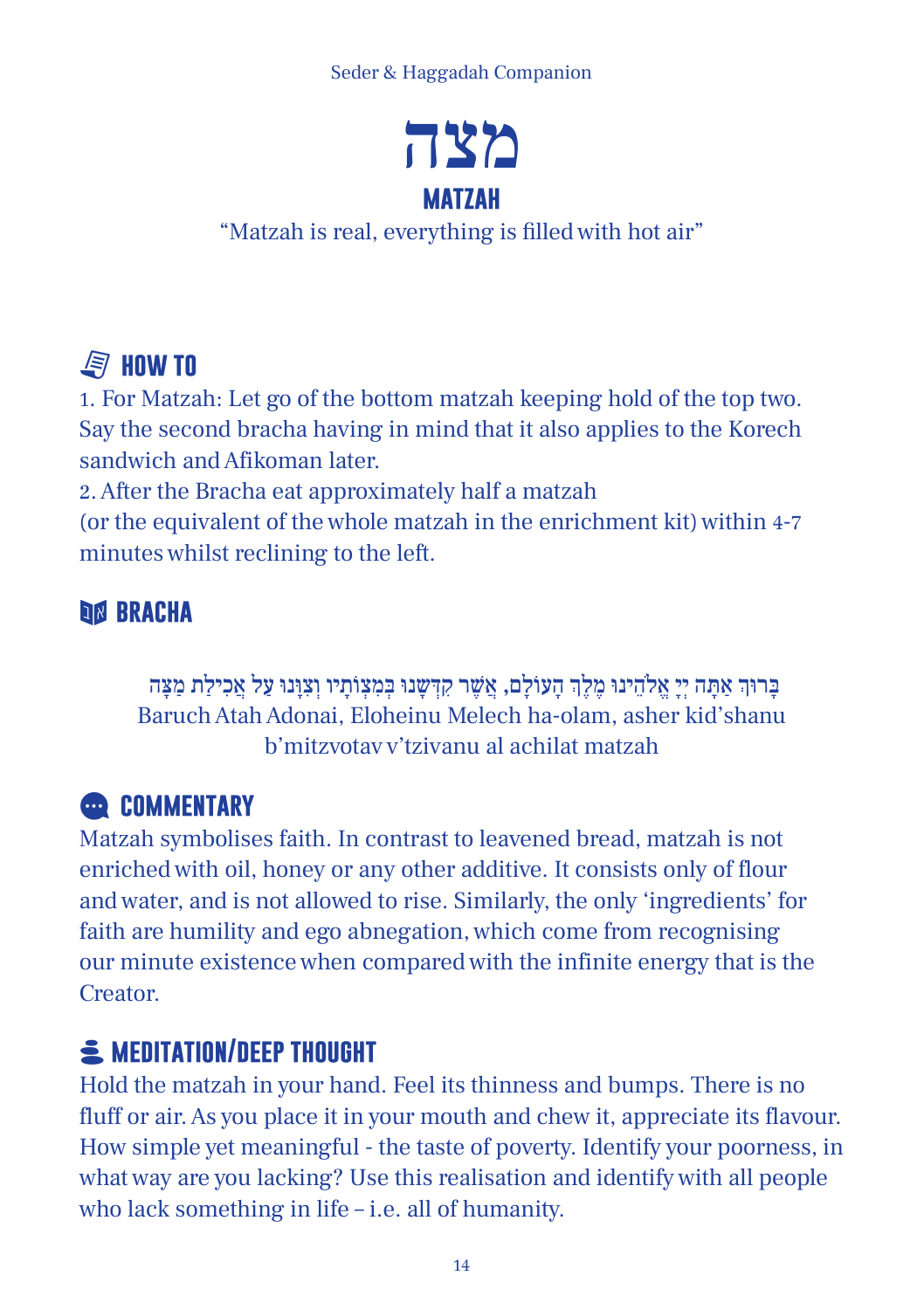

# À **how to**

1. For Marror: All adults should eat (at least 17.3g of) a Marror combination of horseradish and romaine lettuce.

- Dip the Marror into the Charoset.
- Say the bracha.
- Eat the Marror within 4-7 minutes without leaning.

#### **bracha**

Before eating the Marror:

ּבָרוּךְ אַתָּה יְיָ אֱלֹהֵינוּ מֶלֶךְ הָעוֹלָם, אֲשֶׁר קִדְּשָׁנוּ בְּמִצְוֹתָיו וְצִוָּנוּ עַל אֲכִילַת מָרוֹר Baruch Atah Adonai, Eloheinu Melech ha-olam, asher kid'shanu b'mitzvotav v'tzivanu al achilat maror

## **E MEDITATION/DEEP THOUGHT**

Appreciate the mix of flavours, the bitterness of the Marror and the sweetness of the Charoset. Try to identify which is stronger and whether, as you chew, the dominant flavor changes and swaps. Think about the challenges you have faced in life and the positives that have been borne out of those moments.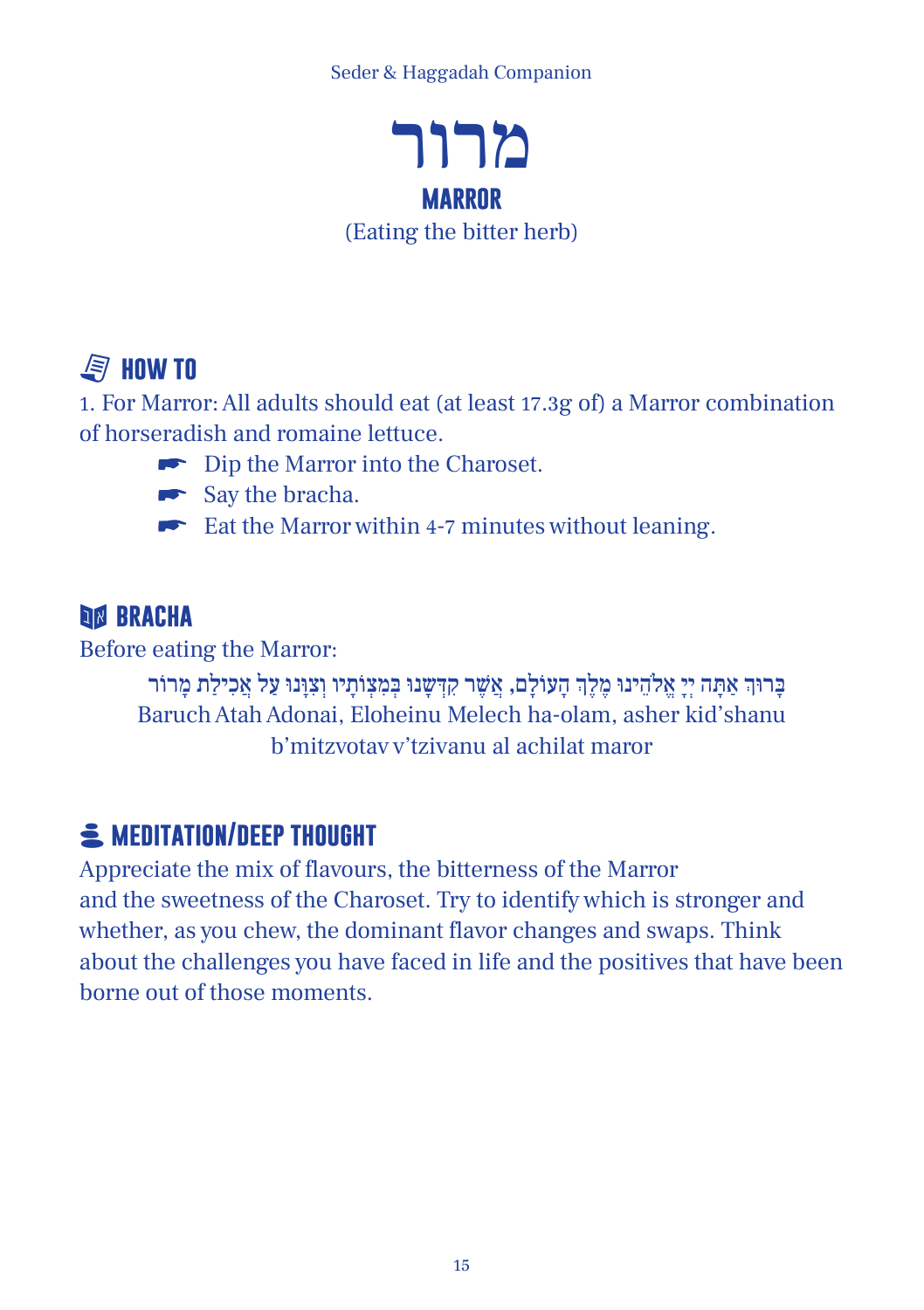

# À **how to**

1. Take a piece of the third Matzah (at least 17.3g) and at least the same amount of the Marror combination

- Place a little Charoset on the Marror.
- $\blacksquare$  Make a sandwich by placing the Marror in between the Matzah.
- Say the paragraph (printed in the Haggadah).
- $\blacktriangleright$  Eat the sandwich within 4-7 minutes whilst reclining the left.

## **EQ COMMENTARY**

Korech – sandwiching the Matzah and Marror – is the most precise picture of who we are. We are neither the unencumbered soul of the Brahman, nor the untamed body of a gluttonous boor. Rather, as two hydrogen atoms adhere to one of oxygen and form a new entity called water, so too does a soul, when fused with a body, become the crowning element of creation. A striving, struggling, growing, free-willed, creative human being.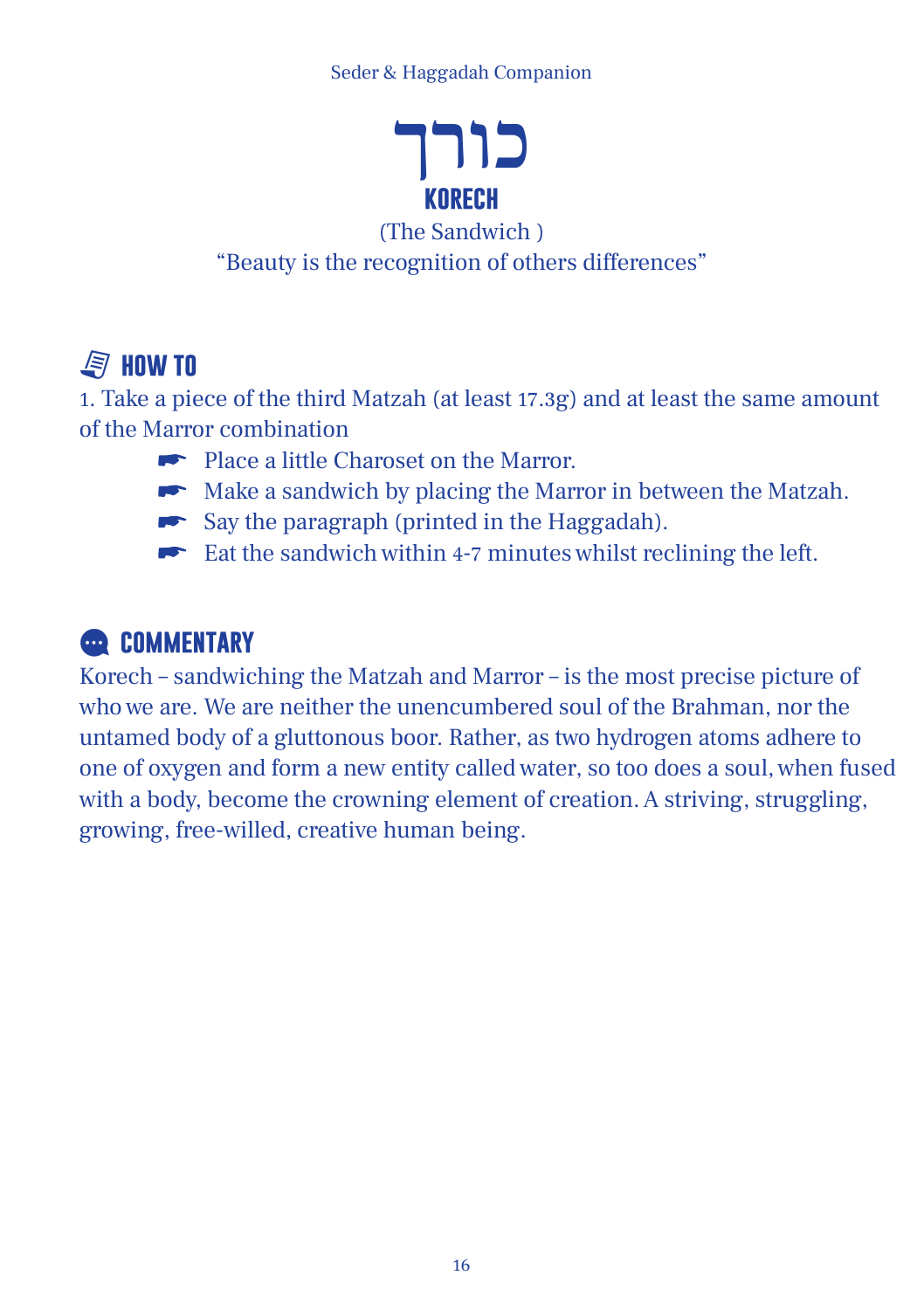

"Man eats food to elevate it"

# À **how to**

1. Begin the meal by eating the egg from the Seder plate dipped in salt water.

> Enjoy a good festive meal remembering to leave room for the Afikoman at the end.

#### **S. MEDITATION/DEEP THOUGHT**

As you eat your main meal, think about where each food comes from, how much effort went into growing it and how it came to be on your plate. Consider the journey of growth from a seed to the end of life. It has been placed on your plate, what are you going to think about as you eat it? What are you going to do with the energy derived from this meal?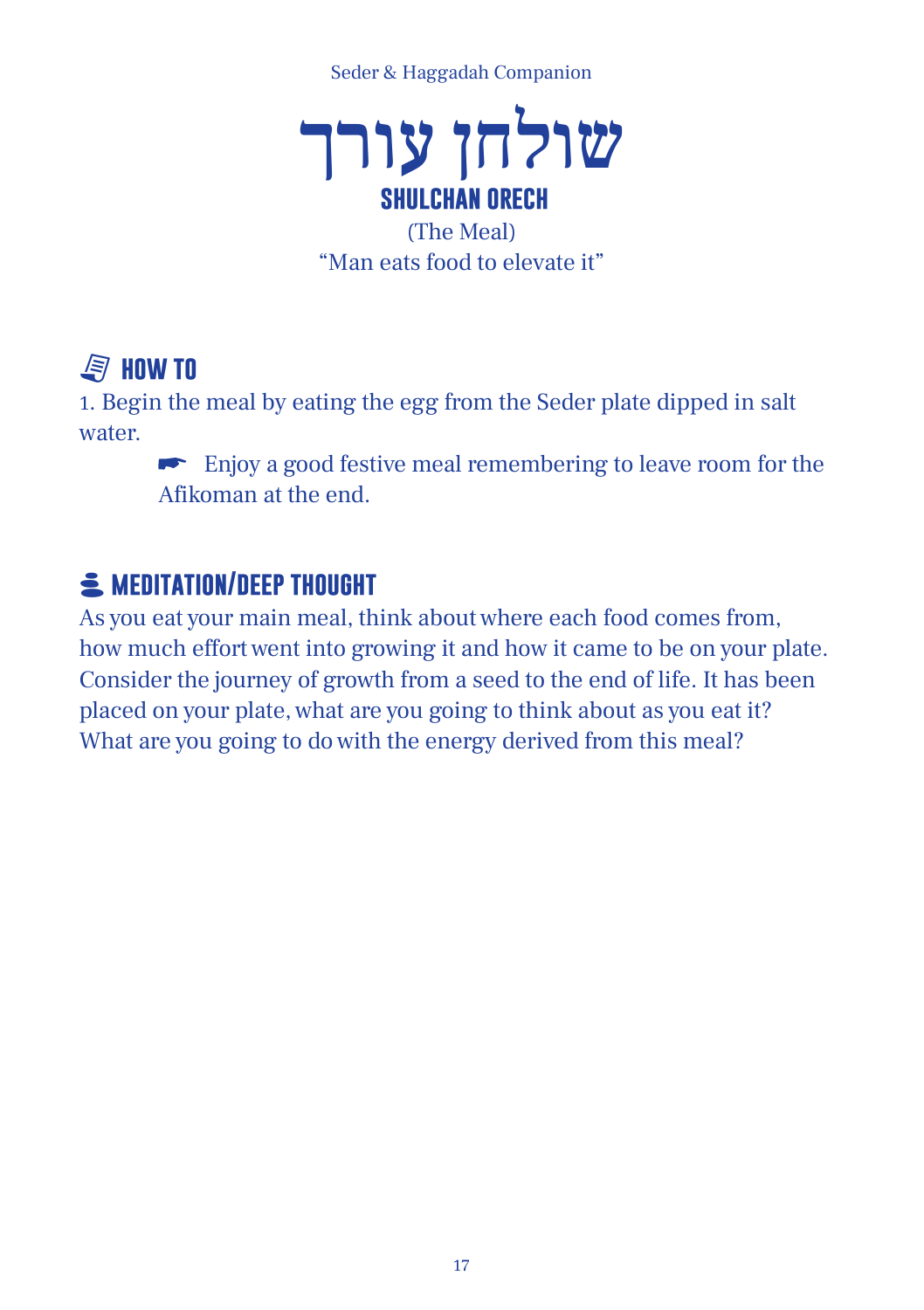# צפון **tzafun**

(Eating the Afikomen) "Afikoman is Greek for dessert"

# À **how to**

 1. The Afikoman matzah set aside is traditionally found by children and distributed.

- 2. On the first night, the Afikoman must be eaten before midnight.
- 3. One should eat at least one portion of Matzah (17.3g).
- 4. All matzah should be eaten within 4-7 minutes whilst reclining to the left.
- 5. The custom is to not eat or drink after eating the Afikoman.

#### **COMMENTARY**

Rabbi Shmuel of Lubavitch taught that the Afikoman is called 'Tzafun' because it grants us the power to eliminate the yetzer hara (negative inclination) which is also called Tzafon: "I will remove the Tzafuni far off from you" (Joel 2:20).

The Afikoman has no taste. This teaches us that we should not attempt to reason with the yetzer hara, to 'taste' its arguments in order to refute them. The best approach is the unrelenting and uncompromising: I will do the right thing! There is simply no other option.

#### **E MEDITATION/DEEP THOUGHT**

Now that your meal is complete and you are eating a final round of Matzah, consider that the Seder started with humble beginnings and now ends with humility - the simple Matzah. Think about the wonderful things that happen to us in life, be appreciative, be humble and let go of any sense of entitlement. Don't be swayed by your ego. Be grateful.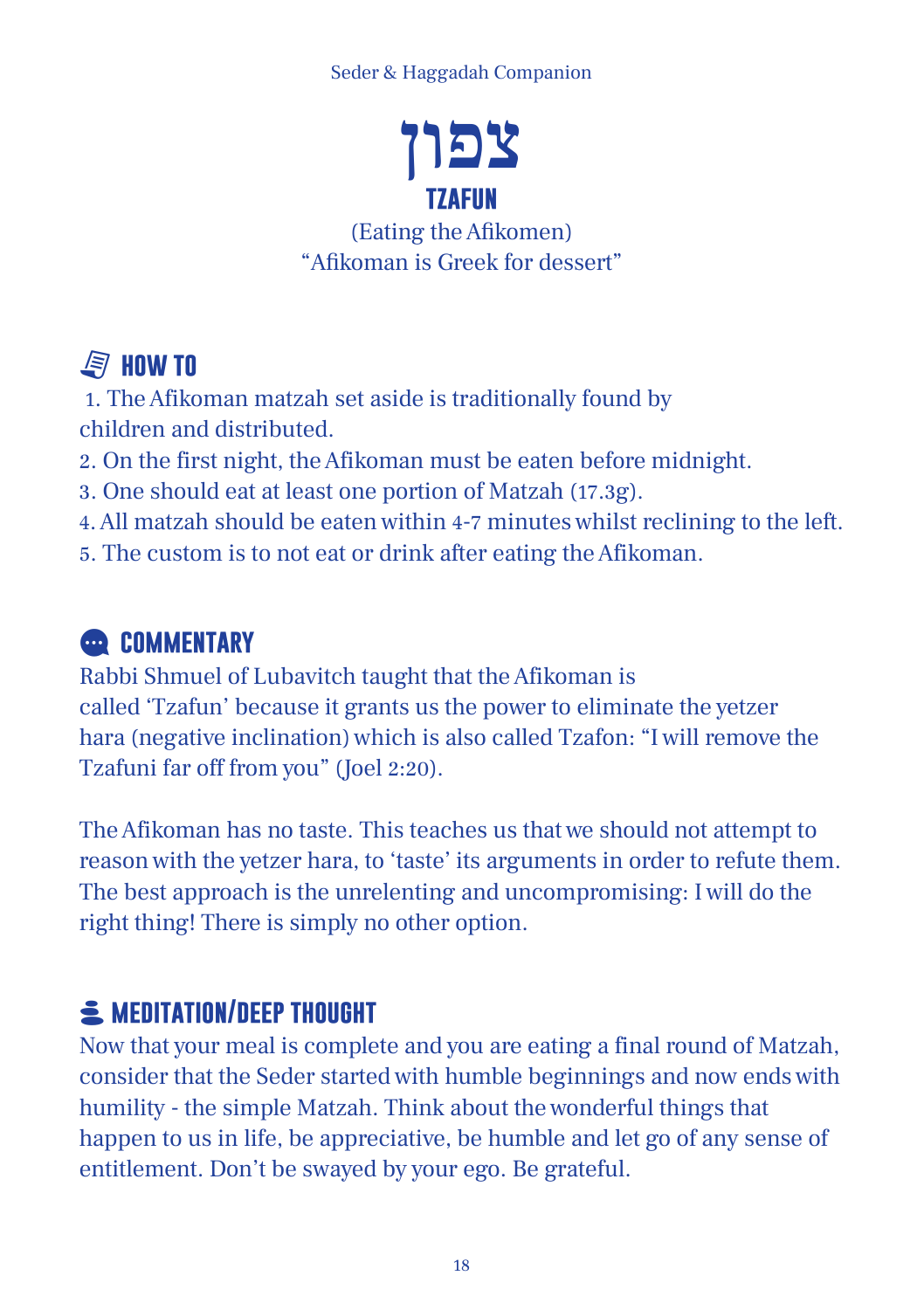# ברך **berach**

(Grace after the meal)

"Elijah the prophet, may he come soon with the Mashiach"

# À **how to**

1. Each person pours a third cup of wine.

2. Recite the birkat hamazon (grace after meal).

3. After birkat hamazon, lift the cup in your right hand.

4. Say the bracha, recline to the left and drink the entire cup without thinking.

5. The cup of Eliyahu (Eiljah) is poured in a special cup and placed in the.

centre of the table (this cup is not drunk from during the Seder.

6. Pour the fourth cup of wine.

7. Open the front door of the house and all the doors leading to it. The women go to the door with lit candles. While the women open the door, the men remain seated at the table.

8. The paragraph shfoch chamas'cha is recited.

# **<sup>co</sup> COMMENTARY**

Our sages teach us that whatever G-d tells us to do, He does too. So if G-d has told us to open the door, the He too must be opening heavenly doors for every one of us – "on this night, the treasure houses of dew are opened". Simply put, this means that every person, regardless of how he or she has behaved throughout the year, can leap to great spiritual heights.This encompasses what this festival is all about; the very word pesach means leap. When the door is open, one can ask for any spiritual or material need.

# **E** MEDITATION/DEEP THOUGHT

Imagine you could have a meeting with an angel. The angel asks what prayer it can take up to heaven for you, it can't fulfill your wish but it can help the prayer soar to the higher realms. What is your prayer, what is your wish? May our prayers be answered.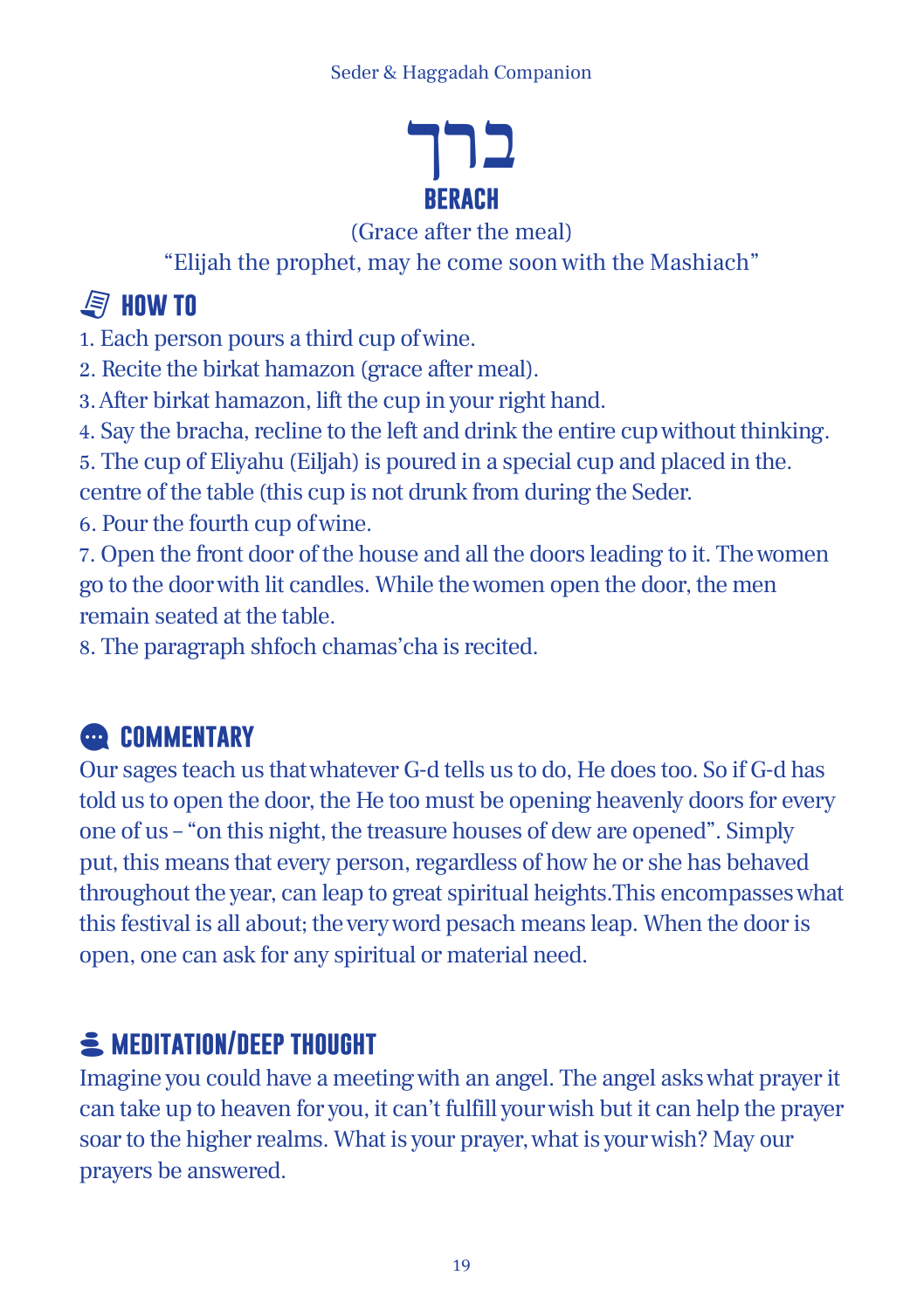



(Ending the seder and thinking about the future) "The nigun (mystical song) is the pen of the soul"

# À **how to**

1. At the end of reciting Hallel, hold the cup in your right hand, recite the bracha and drink the entire cup without pausing.

2. After drinking the fourth cup, recite the blessing after wine.

3. Finally, say "leshana haba bi'Yerushalayim" - "next year in Jerusalem".

#### **bracha**

בָרוּךְ אַתָּה יְיָ, אֱלֹהֵינוּ מֶלֶךְ הָעולָם בּוֹרֵא פְּרִיהַגָּפֶן Baruch Atah Adonai, Eloheinu Melech ha-olam, borei p'ree hagafen.

After drinking the fourth cup of wine and reciting the blessing after wine, say the following:

> לְשָׁנָה הַבַּאָה בְּירוּשַׁלִיִם L'shana haba-ah biy'rushalayim

# **NEXT YEAR IN JERUSALEM!**

# **E MEDITATION/DEEP THOUGHT**

Sit back for a moment and close your eyes. What would a perfect world feel like? What would it look like? In what way can you be a part of actualising this vision?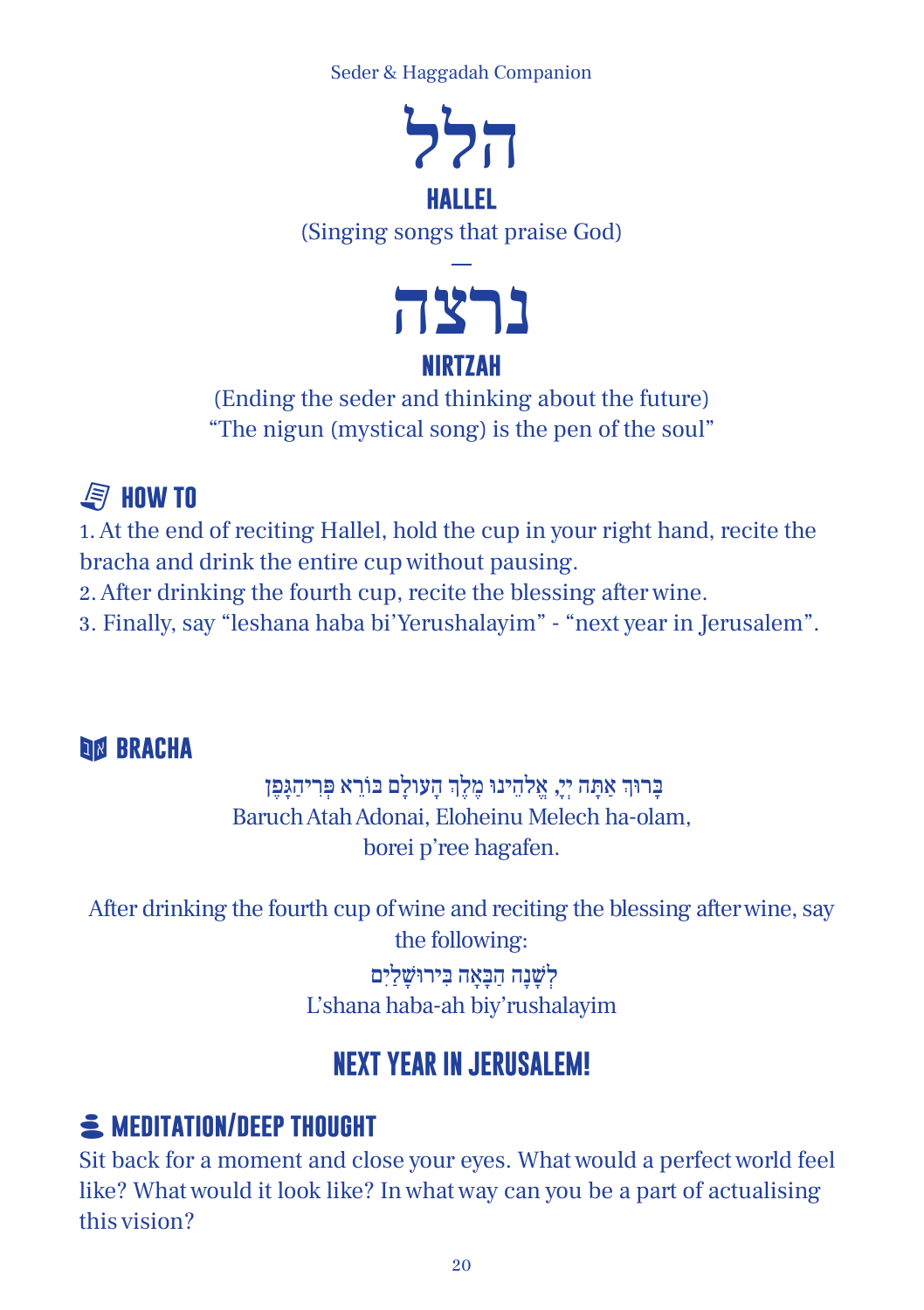